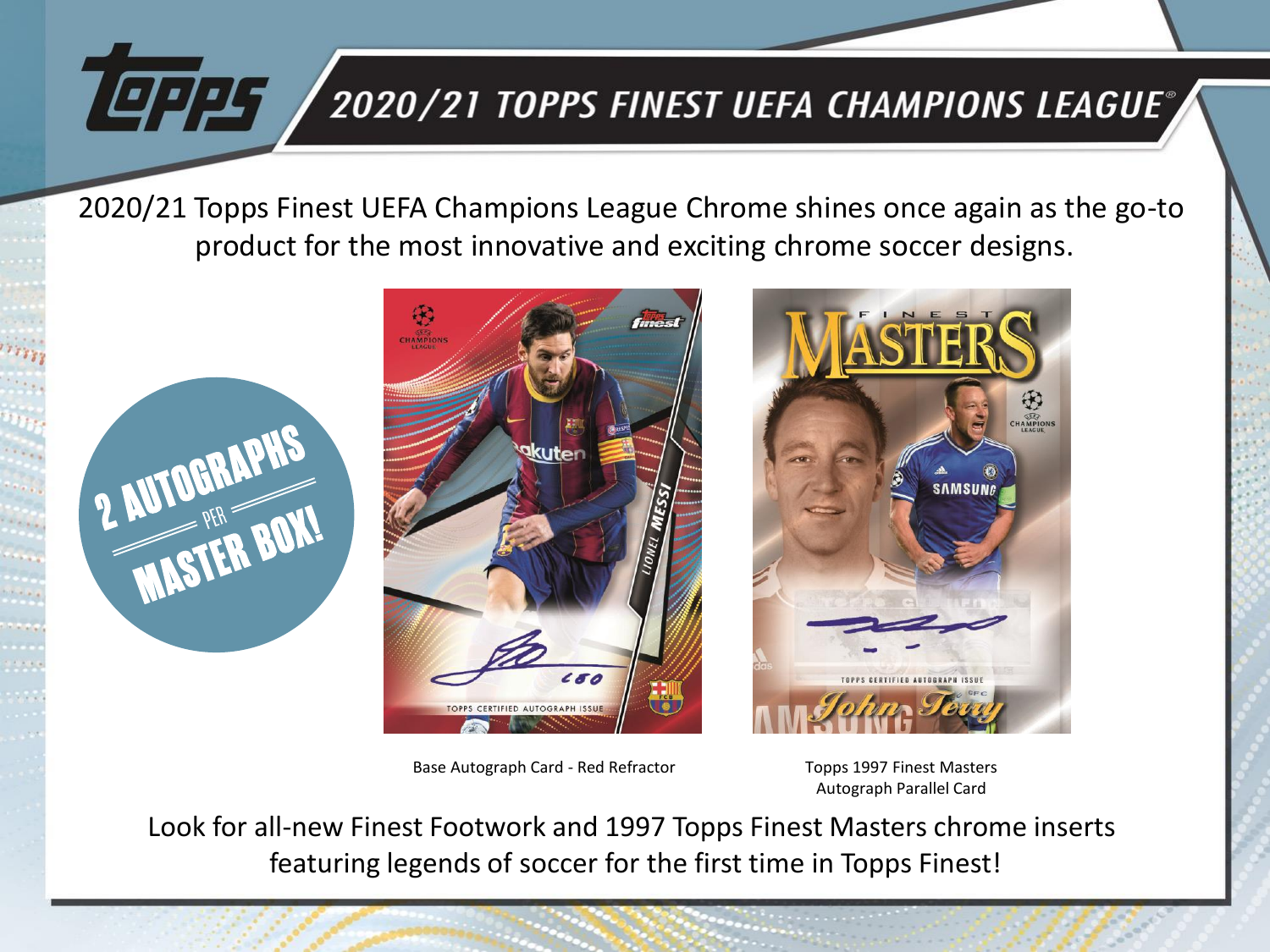# **LEPPS**

# $^{'}$ 2020/21 TOPPS FINEST UEFA CHAMPIONS LEAGUE $^{''}$

#### BASE CARDS

Collect all 100 Base Set cards and 10 rare Extended Base Set cards across a variety of colorful chrome parallels.

#### BASE SET

- Refractor Parallel: 1:3 packs
- Purple Refractor Parallel: sequentially #'d to 250
- Blue Refractor Parallel: sequentially #'d to 150
- Green Refractor Parallel: sequentially #'d to 99
- Gold Refractor Parallel: sequentially #'d to 50
- Orange Refractor Parallel: sequentially #'d to 25
- Red Refractor Parallel: sequentially #'d to 5
- SuperFractor Parallel: #'d 1/1

#### EXTENDED SET BASE CARDS

Featuring players who are not represented in the base set.

- Aqua Refractor Parallel: sequentially #'d to 75 *NEW!*
- Gold Refractor Parallel: sequentially #'d to 50
- Red Refractor Parallel: sequentially #'d to 5
- SuperFractor: #'d 1/1 Aqua Refractor Parallel Card

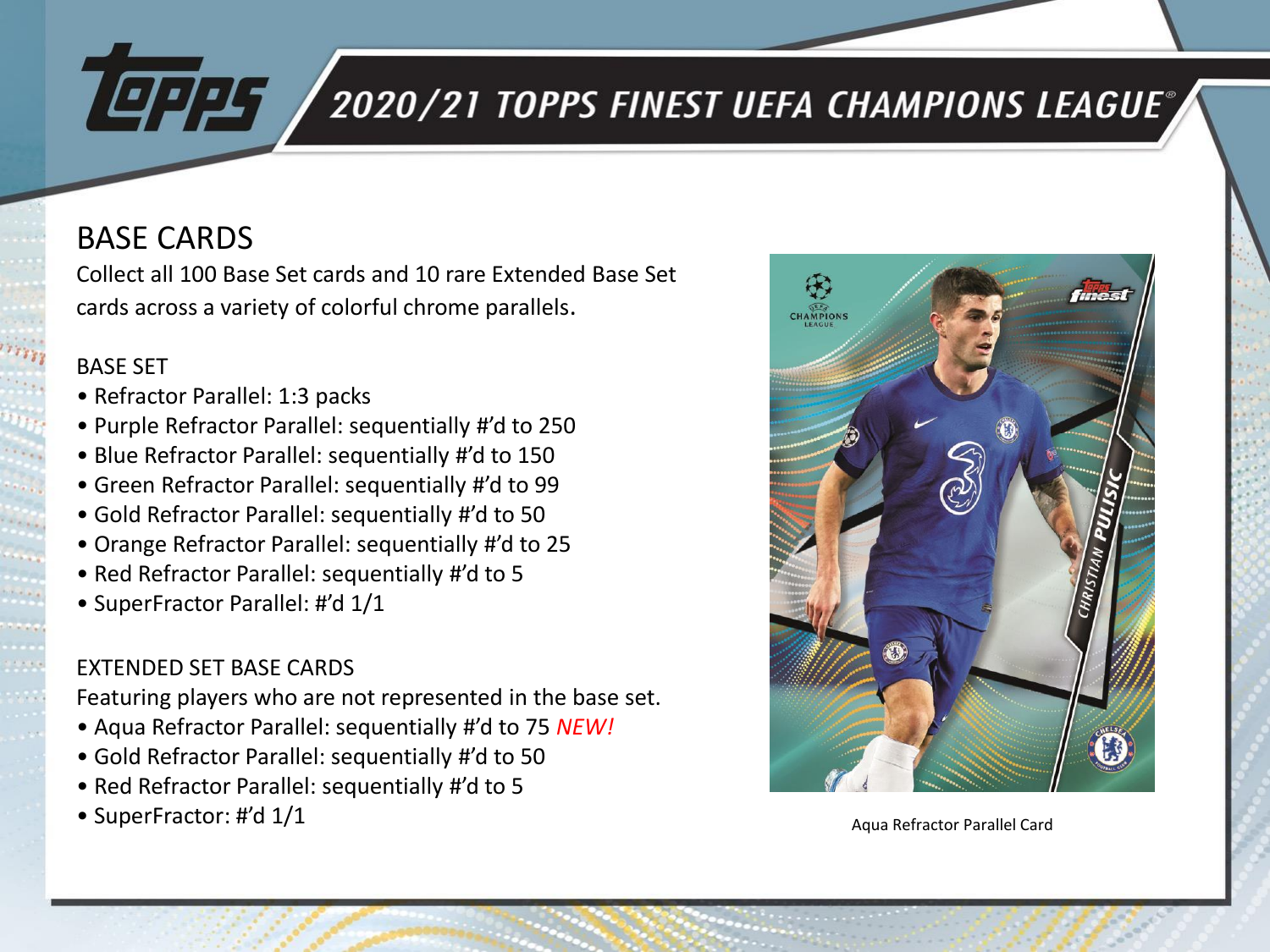# 2020/21 TOPPS FINEST UEFA CHAMPIONS LEAGUE®

### INSERT CARDS

Prized Footballers – 1:3 Packs Featuring a variety of established stars from the UEFA Champions League<sup>®</sup>.

- Gold Refractor Parallel: sequentially #'d to 50
- Red Refractor Parallel: sequentially #'d to 5
- SuperFractor Parallel: #'d 1/1

19225

NEW! Finest Footwork – 1:6 Packs Showcasing the top skilled footballers who weave their way throughout the pitch with ease.

- Gold Refractor Parallel: sequentially #'d to 50.
- Red Refractor Parallel: sequentially #'d to 5.
- SuperFractor Parallel: #'d 1/1.

NEW! 1997 Topps Finest Masters – 1:48 Packs Bringing the Topps Finest brand classic design from 1997 to UEFA Champions League® trading cards.

- Gold Refractor Parallel: sequentially #'d to 50.
- Red Refractor Parallel: sequentially #'d to 5.
- SuperFractor Parallel: #'d 1/1.



Finest Footwork Red Refractor Card